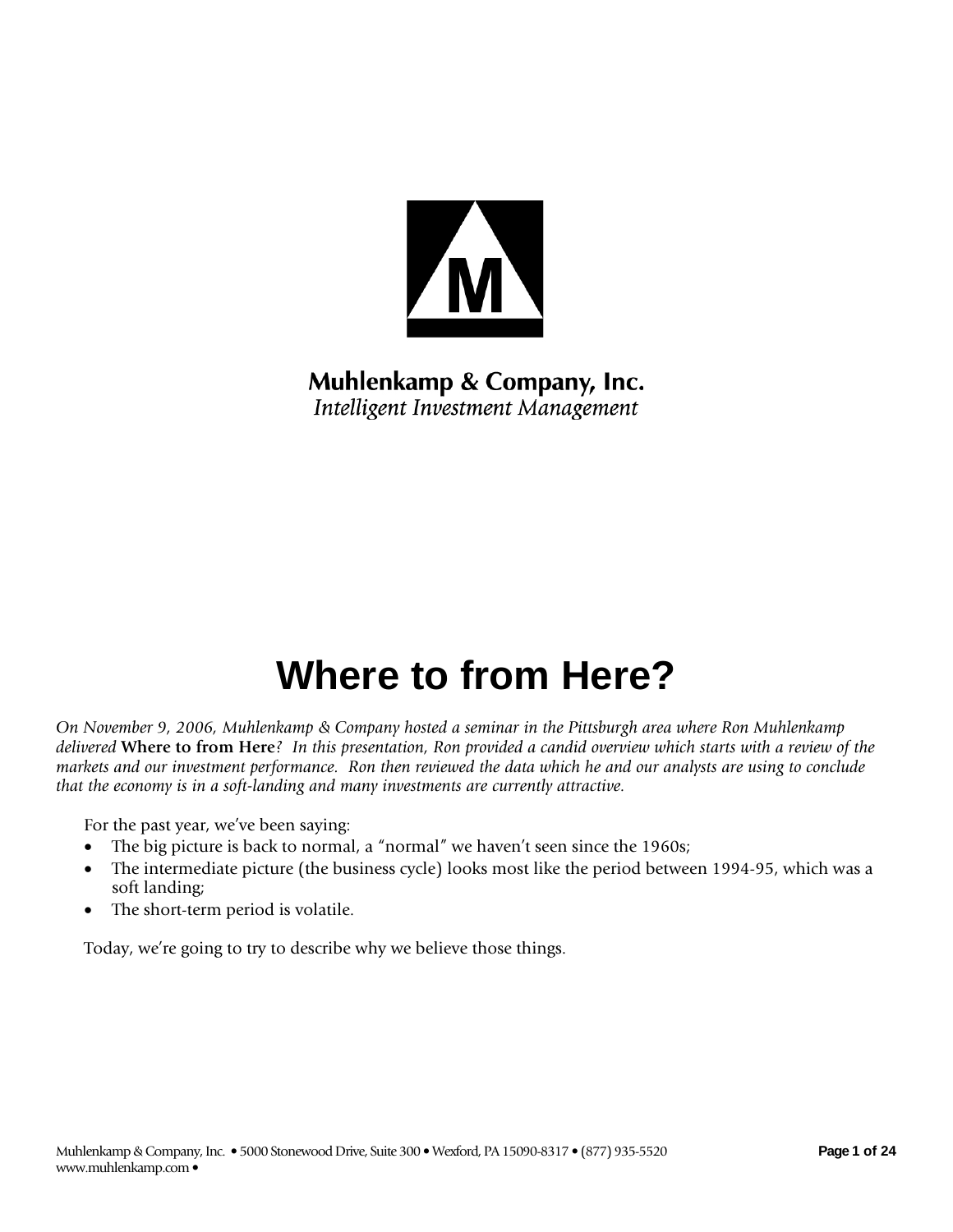

What we've been hearing from people is, "Gee, the market has been hitting new highs, why aren't you?"

 In the last six months, the Dow and the S&P have hit new highs and are now back to where they were six years ago. While we are not hitting new highs, we are twice where we were six years ago… but, in the last six months, we've looked dumb. The only thing I can tell you is that we also looked dumb back in 1994-95, which was a soft-landing period. We looked dumb in 1998-99, when 'dot-coms' were popular. At the time, I recall being told "Don't even try to beat the S&P; everybody knows you can't do that." We looked dumb in 2002, when there was a panic sell-off. And we looked dumb the last six months.

 In the first part of 2006, up through April, commodity, small-cap, and foreign stocks were strong. It was a very aggressive group of stocks leading the marketplace. The fear back in March and April was the economy was growing too fast, and we would have inflation. In May and June, however, everything corrected. Since July, the leaders have all been defensive, (stocks like utilities, REITs, food stocks, pharmaceuticals), which are appropriate if you are going into a recession.

 If we thought we were going into a recession then, yes, we should have sold about half of what we own and bought stocks that are more defensive. But we've said for more than a year -- and we still believe -- that a soft landing is more likely. And if we're right about the soft landing, then, we are exactly where we want to be.

 It's been pointed out by a lot of folks that since World War II, we've had ten recessions and we've managed a soft landing only once: 1994-95. So the odds appear to be ten-to-one against it. Nevertheless, this time around, bank balance sheets are in much better shape; corporate balance sheets are in much better shape; and consumers are in better shape than generally perceived. Nobody disagrees about the bank and the corporate balance sheets. There is a lot of controversy over what shape the consumer is in. So, today, we'll address the consumer and spend a fair amount on why we think a soft landing is likely.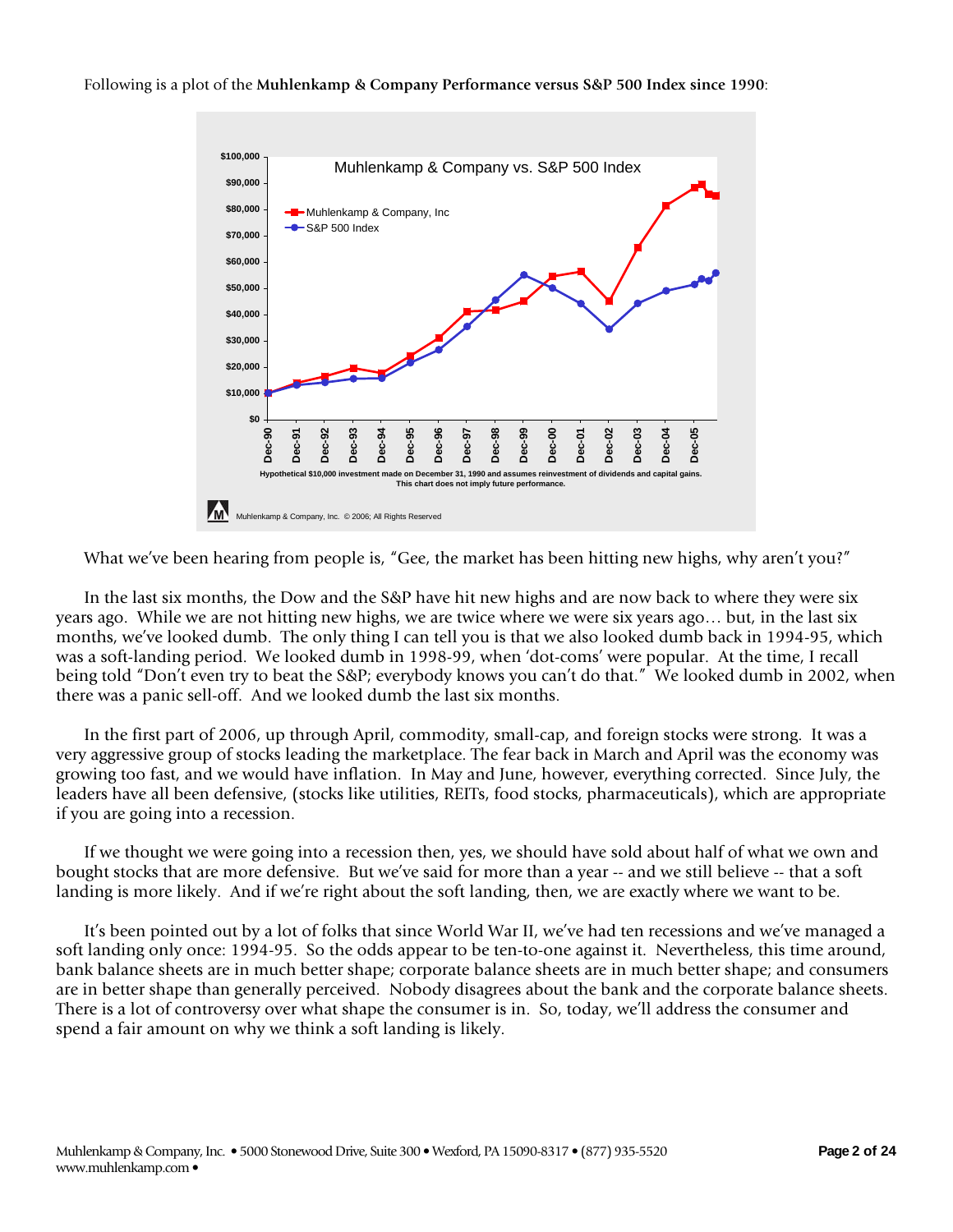# **The Big Picture**

 Following is a plot of **Stocks, Bonds, T-Bills and Inflation since 1925**. It says that inflation has averaged about 3%; short-term rates about 4%; long-term rates about 5½% or 2½% over inflation.

 What I really find interesting about this chart is that I can find the Depression. I can find deflation that accompanied the Depression. I can find inflation, I can find World War II… but I can't find the Vietnam War. Currently, we're in Iraq. Folks, don't get me wrong, wars are expensive and life-threatening. Our son spent a year in Iraq. But, in the greater scheme of a long-term period in the economy and in the economic signature of markets, these wars are not significant.



 Here's another example: In 1987, the market dropped 20% in two days. But, if you didn't know that, you couldn't find it on this chart. Part of my job is to know what parts of the daily news to pay attention to, and what not. There is *always* something that is a problem. Somebody asked me a year ago what it would take to turn me bearish and I responded, "Can you think of something to worry about that people aren't *already* worried about?" Folks, the times I get worried are when nobody else is. What I'm trying to say is the things people worry about on a day-to-day, or month-to-month, basis pretty much get washed out in the longer-term scheme of things.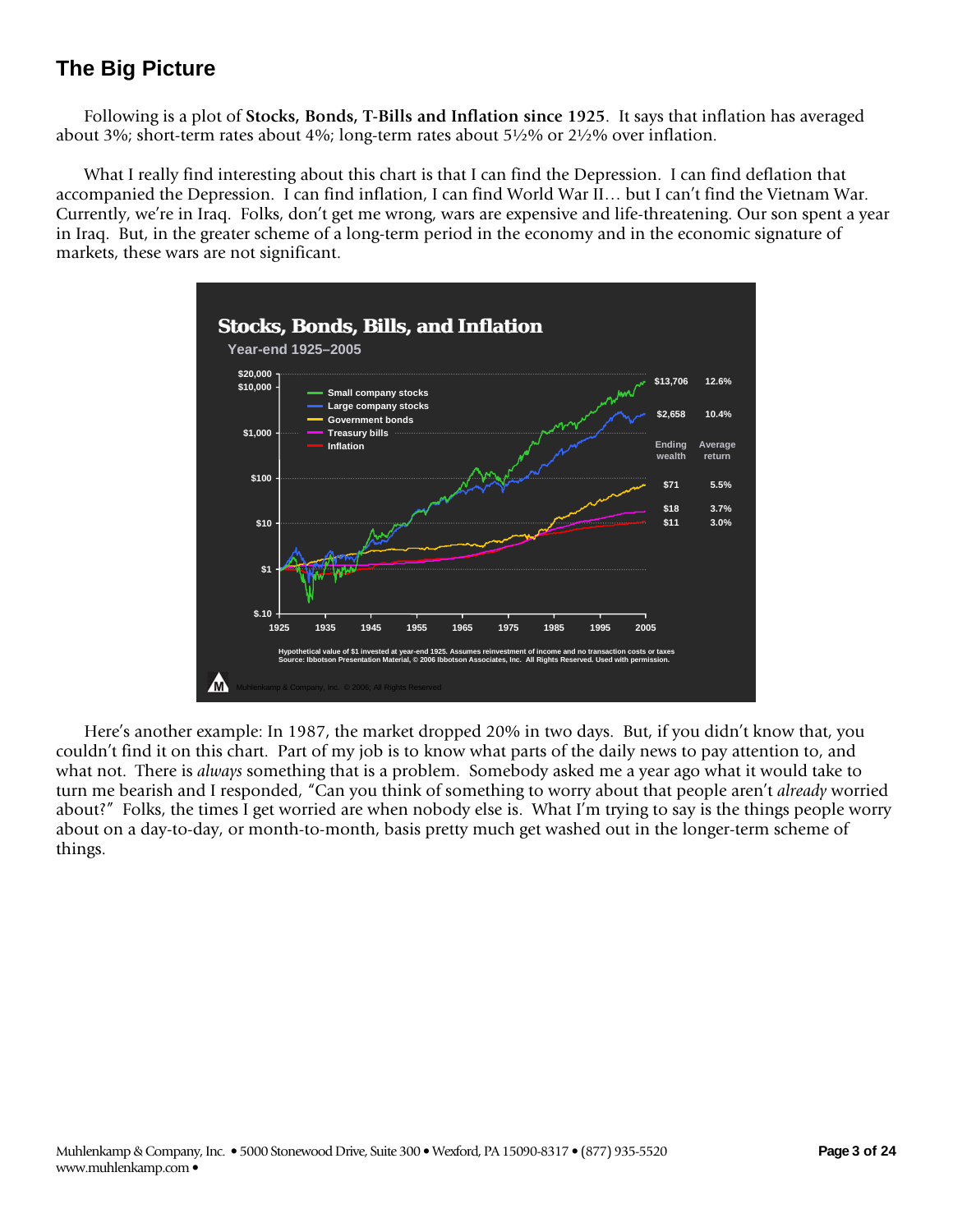

 The chart above is the **Consumer Price Index (CPI) since 1950**. Folks, inflation has been between 2%-3% for nine years now. Back in the 1950s and 1960s, inflation averaged around 1½%, but it was actually less stable than it is today. Inflation ticked up a little bit in 1999 -- and we created a recession to be sure that it didn't go any farther. It ticked up just a little bit in the last year, and we've been raising interest rates to be sure it doesn't go farther. But, the last time we had low and stable inflation was in the 1960s.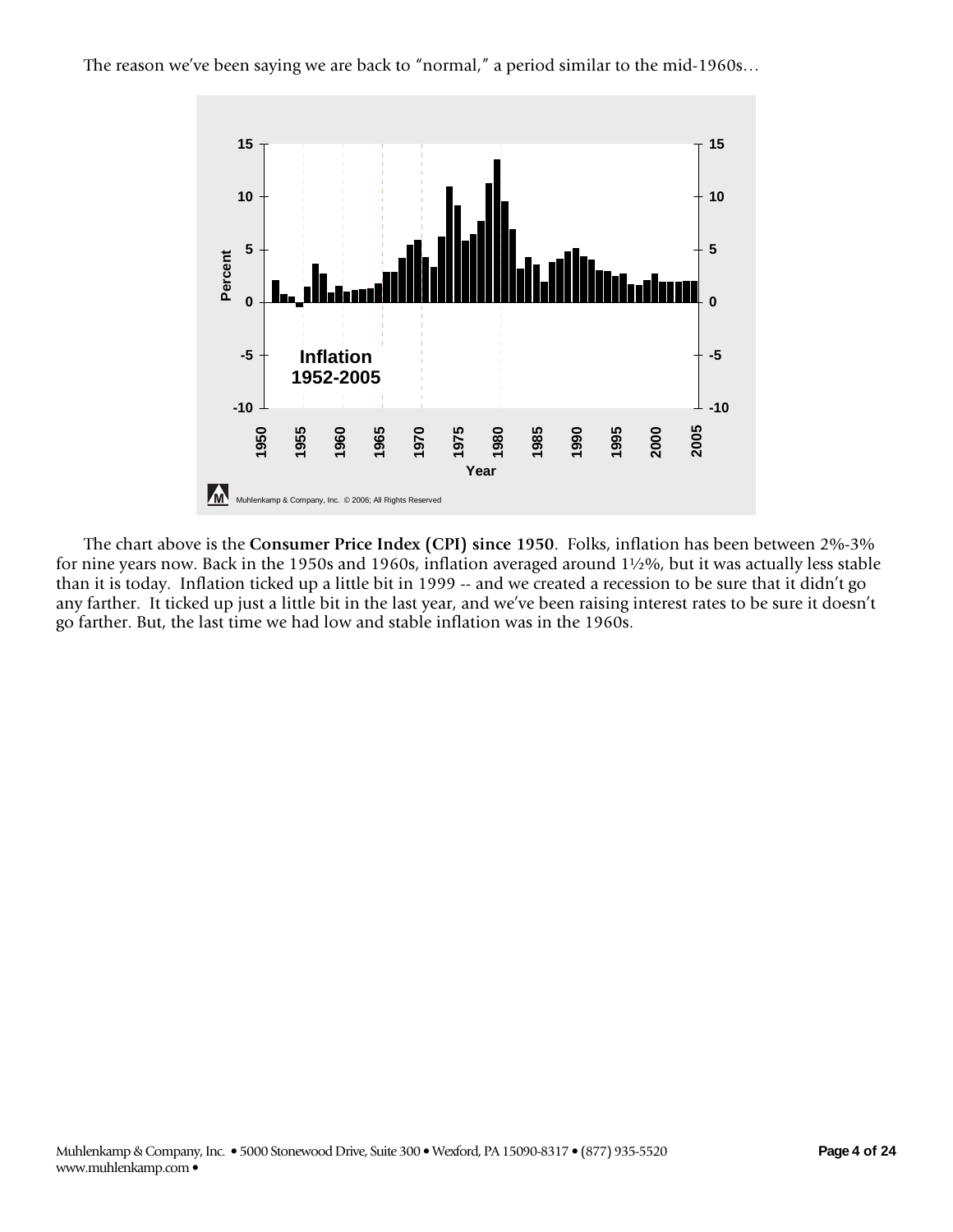The following chart is **Real Treasury Bill Rates, 1952-2005** (Treasury rates, minus inflation). Real short-term rates were actually negative a couple of years ago. Do you remember when short-term rates were at 1%? Well the Fed raised them to 2%...3%...and then to 4%, which is about normal. Today, we're actually a little above that: we're at 5¼%. Folks, there was no *economic* reason for rates to be at 1%; there was a *political* reason for rates to be at 1%. Today, they are a little bit above normal.



 The following chart is **Real Long-Term Government Bond Rates, 1952-2005**, (Long-Term Bond Rates, minus inflation), which have been fair for four years, and five out of the last six. You may remember a couple of years ago that people feared long rates would move up, as short rates did. We didn't think so, because long rates were already fair. Back in 2001-03, long-term rates were at inflation plus three -- even though short rates, on a real basis, were negative. The point is: inflation has been stable for nine years now; long rates have been fair and stable for about four years now.

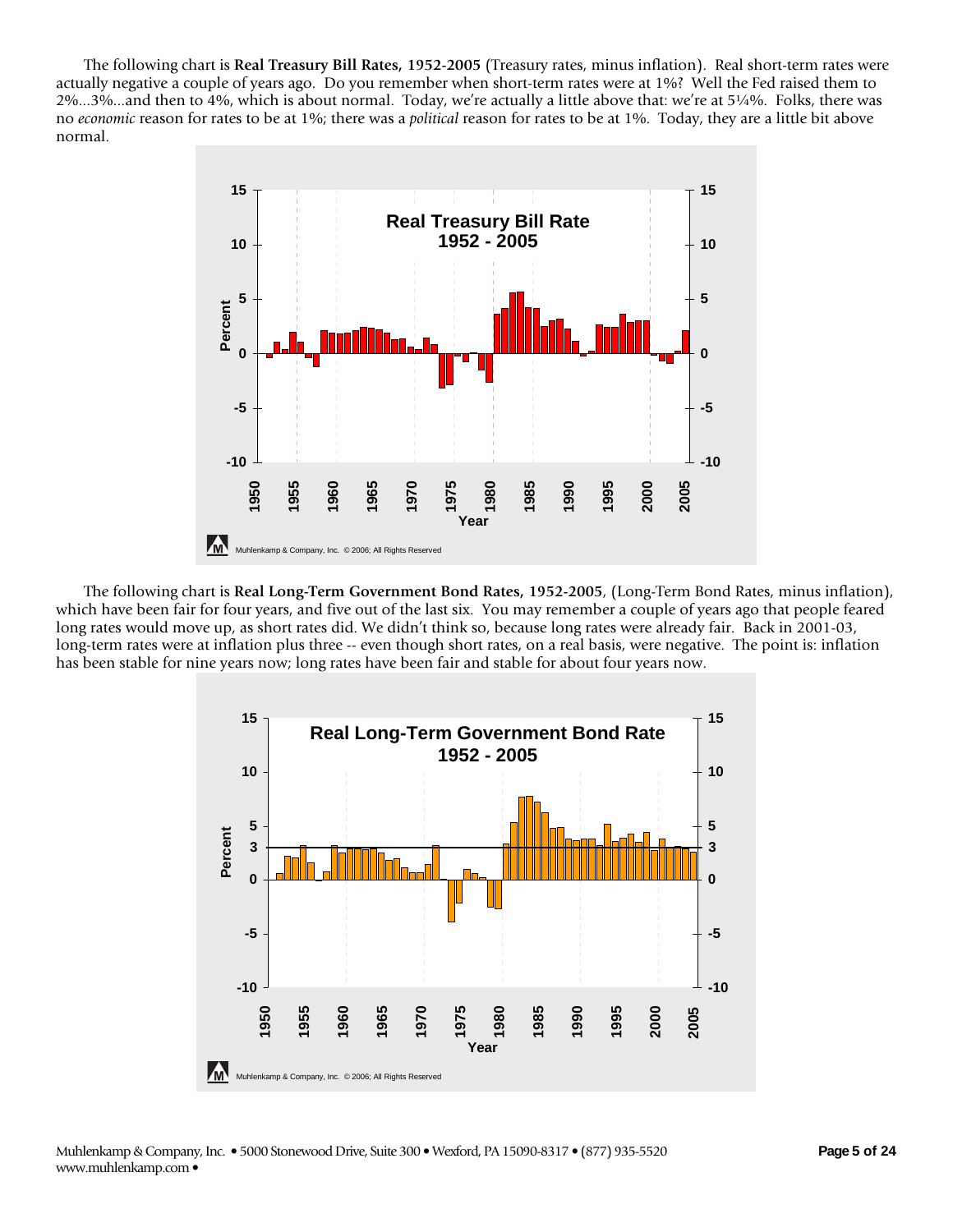Earlier this year, when people feared that the economy was growing too fast, long rates got up to 5.4%; they're now at 4¾%. Folks, the bond market has concluded that inflation is not going to be a problem. The stock market is trying to figure out if we are going to have a soft landing or a recession. That's what's going on today.



 Let's turn to **Real Mortgage Rates, 1952-2005 (**Mortgage Rates, minus inflation). As you can see in the above chart, real mortgage rates are a little above normal. Remember, long-term bonds are at 4¾%. Mortgages ought to be just a touch under 6% (nominal); today, they are about 6.2%. We think that mortgage rates will drop a little bit, but much of that game is over.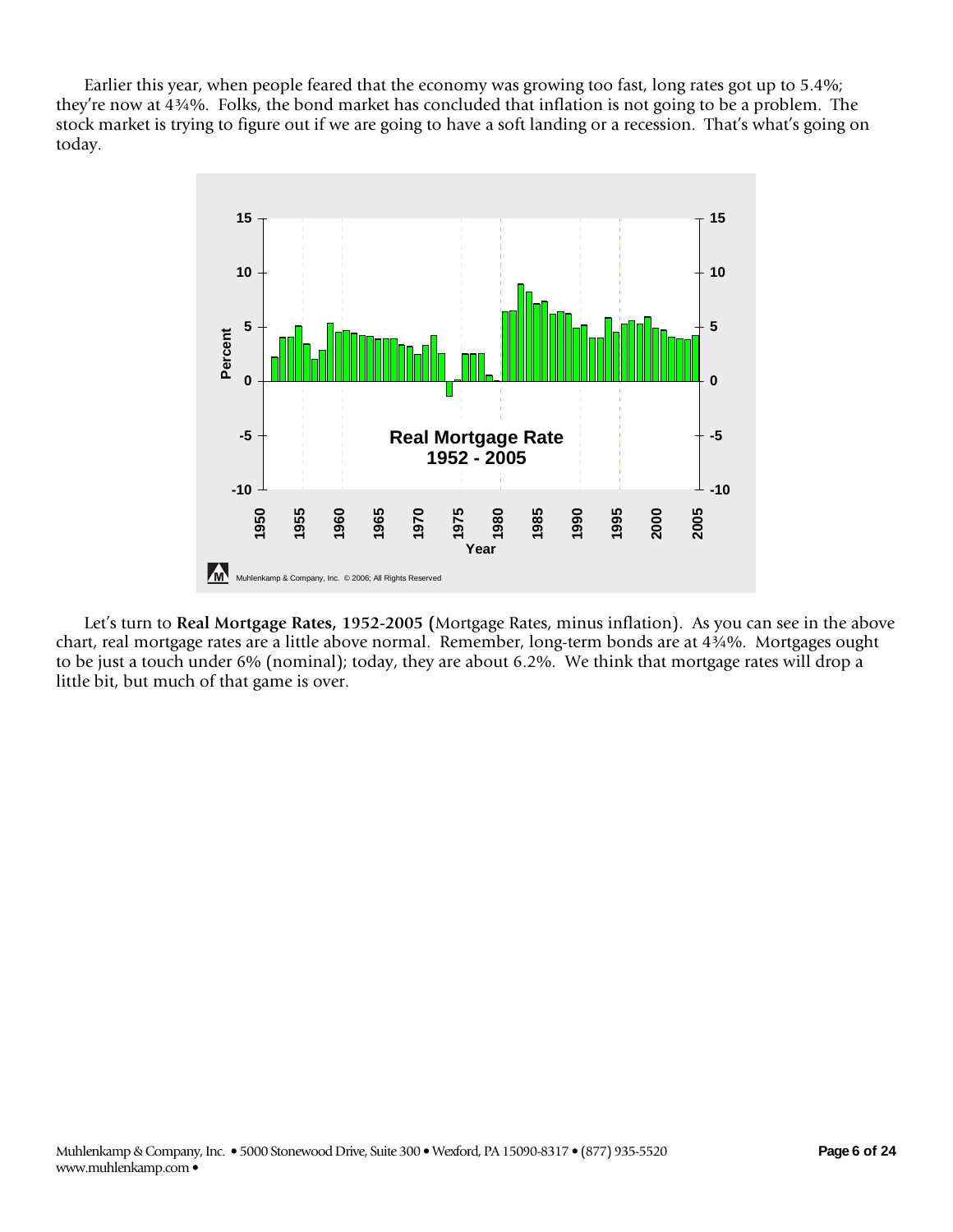#### **What about the Consumer Balance Sheet?**



Just about everybody thinks the public is overextended. This graph shows **Household Debt to Disposable Personal Income**. Consumer credit has been stable and mortgage debt has gone up significantly, relative to income. But, we think that if you are going to talk about debt, you should talk about debt-to-assets. What's interesting, of course, is that the average family's assets are 5½ times their debt. In 1950, it was 4½ times their debt.

 Following is a chart that features **Household Balance Sheet Details.** The point is: Our assets cover our debt (the bottom red line). The grey bars represent tangible assets, largely homes; yellow is deposits; blue is stocks; purple is pension funds. Let me repeat: our assets are  $5\frac{1}{2}$  times our debt – we have the assets to carry the debt!

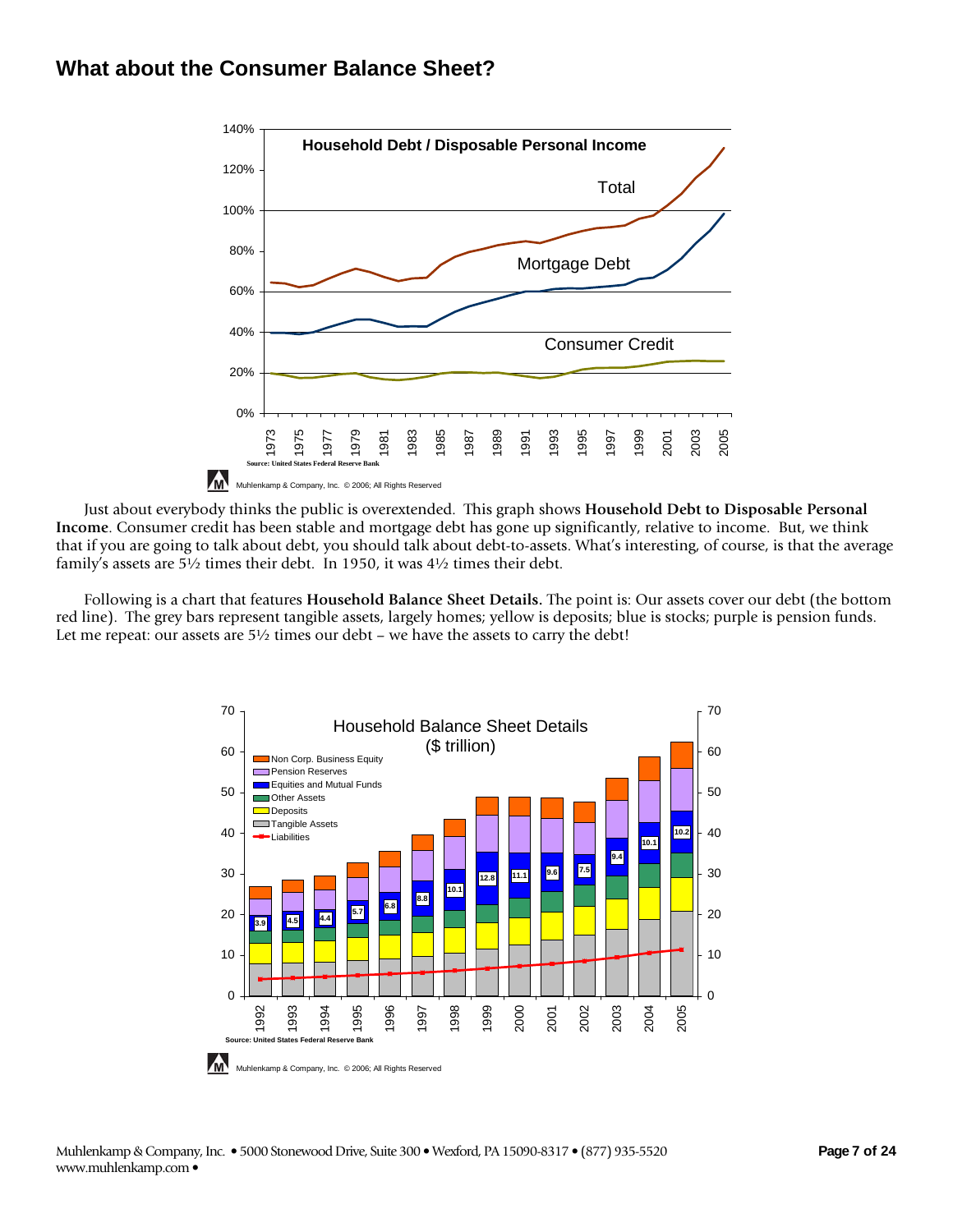Incidentally, who is likely to have more debt, a 60-year old or a 30-year old? Who is likely to have more income, a 60-year old or a 30-year old? Whose ratio is likely to be higher? Who is likely to have more assets, relative to income, the 60-year old or the 30-year old? The 60-year old… right? Their income may double, but their assets grow even faster, from zip to a pretty sizable amount. So, if debt and assets track together, as we get older, we are more likely to have more debt to income because we have higher assets to income. And let's not forget, the American baby-boomers are gradually getting older.

 What isn't on the following **Debt Burden** chart is the fact that rates are half of what they were 20 years ago. You can carry twice as much mortgage at a 6% rate as you could at a 13% rate.

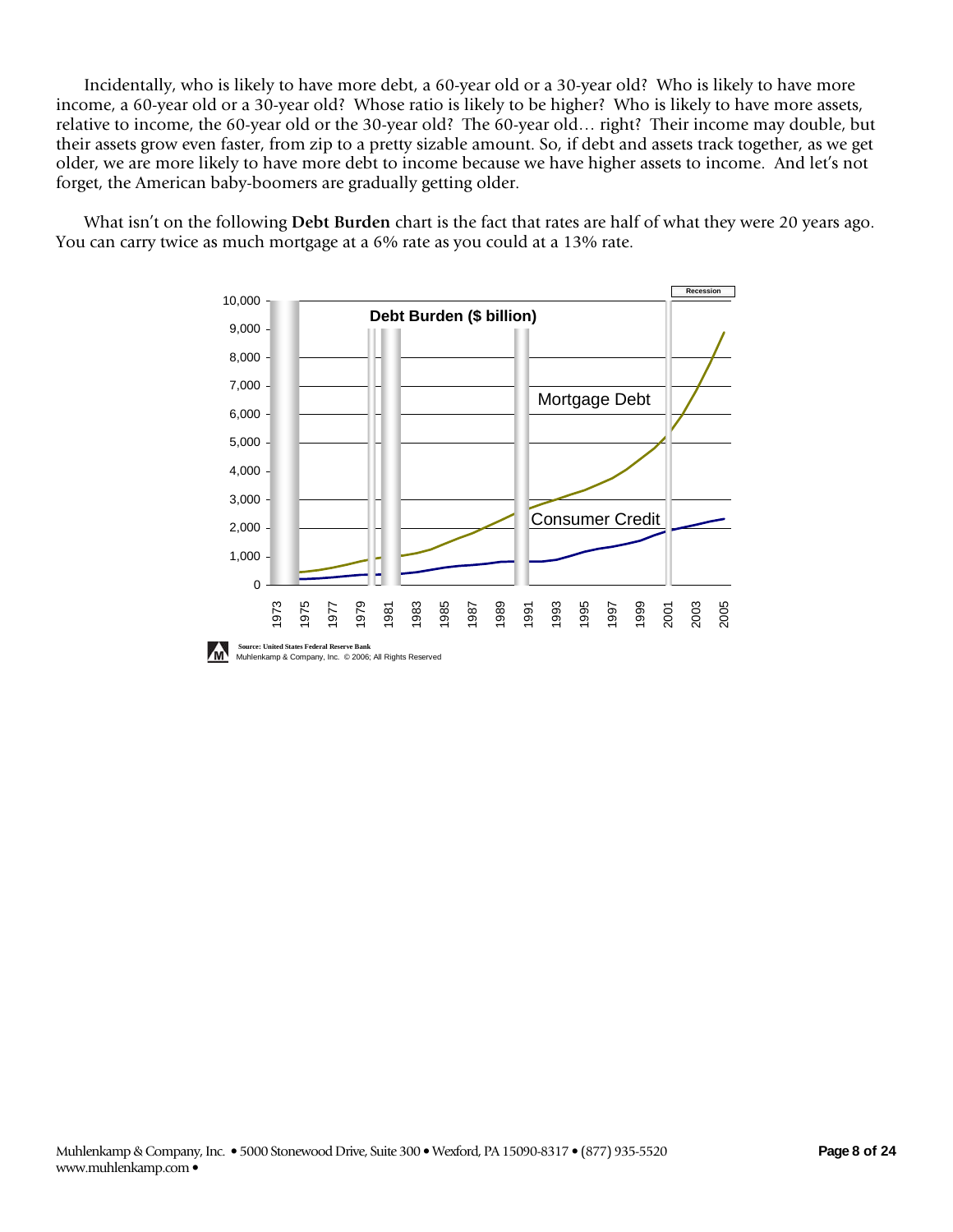

 The above chart displays **Household Debt Service Burden since 1980.** When we look at debt payments to disposable income, our service burden total has ticked up a little bit in the past five years, but it has pretty much been between 14%-18% since 1980. The point is our debt-service-to-income ratio is not much worse than it has been for the last 25 years!

 Recently, debt has gone up because mortgage rates have gone down. Folks, when mortgage rates went from 8% down to 6%, you could bid more for the house. Nobody really cares what they pay for a house -- they care what their monthly payment is. So, when rates went from 8% to 6%, house prices kicked up and people carried more debt as mortgage rates came down. We said a year ago, "That's over." There were some neighborhoods where some people thought it was a trend and, due to speculation, it got ahead of itself. Do you remember all through the 1980s, when people worried about the debt? We came through in decent shape. Today, a whole lot of people are worried about the debt, but we think it's in decent shape.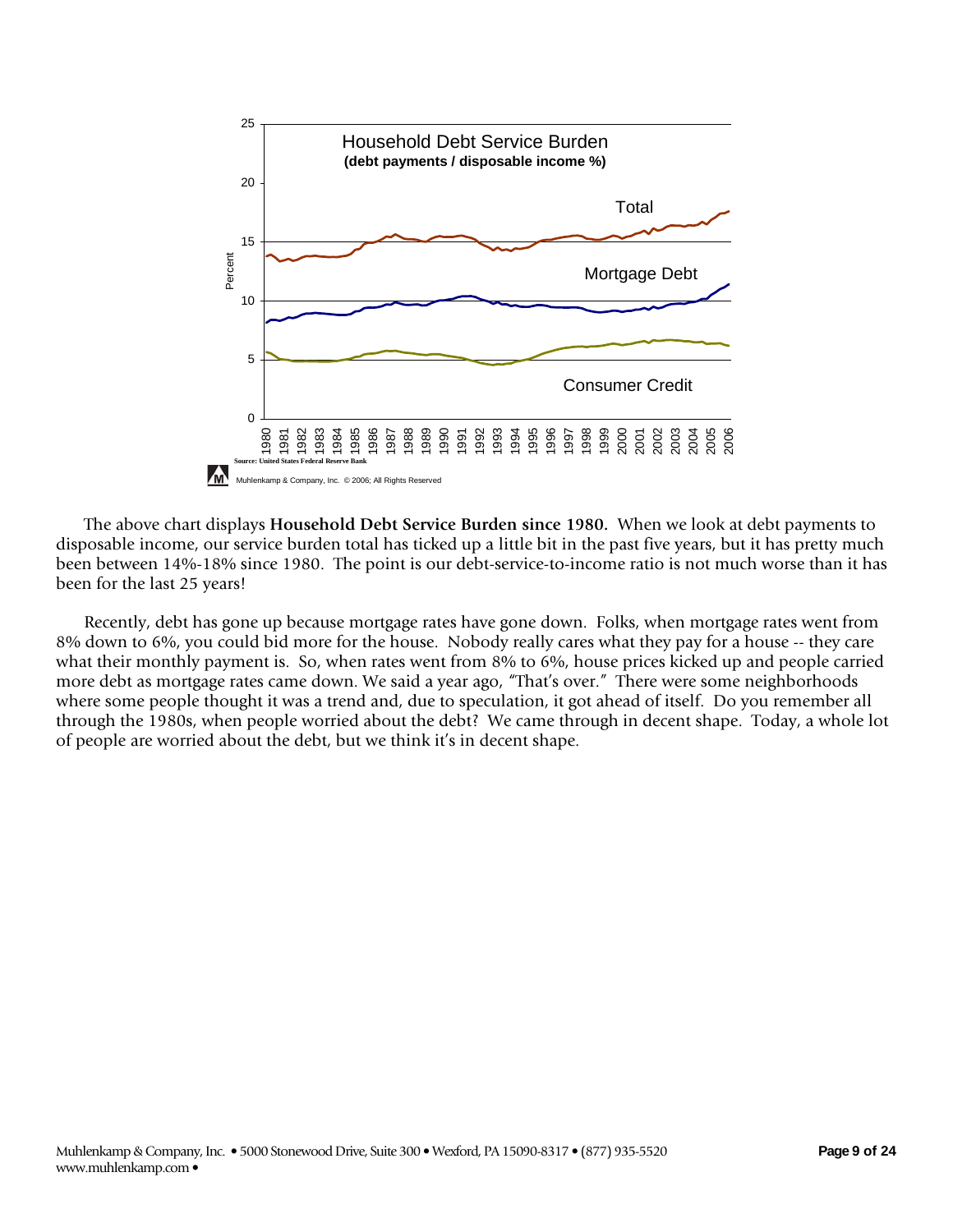

 The above plot shows **GDP Growth Rate since 1988**. The first thing you notice is, quarter-to-quarter, the growth rate of GDP (Gross Domestic Product) jumps around a lot. It's interesting to note that Alan Greenspan (former director of the Federal Reserve) slowed down the economy, on purpose, three times:

- The first time was 1990. We don't think we'll ever know if Greenspan could have gotten a soft landing. We think Saddam Hussein rolling into Kuwait gave us a recession. Otherwise, we're not sure if we would have had a soft landing or not.
- In 1994-95, we had a slowdown (a soft landing).
- In 2000, Greenspan slowed things down on purpose and then, in 2001, 9/11 hit and that gave us a recession, which otherwise might have been a slowdown.

 In late 2005, in the aftermath of Hurricane Katrina, GDP grew slowly. The rebound (and rebuilding) from Katrina, as witnessed in March '06, is about 5.2% GDP growth. We've been saying for a couple of years that you can't sustain the kinds of growth rates you get when rebounding from a recession; such numbers are in the 3%- 4% range. We think, going forward, GDP growth will be in the 2½% - 3% range – and that's the transition we've been trying to warn about for the past year. The economy is transitioning from fairly rapid growth, to somewhat less rapid growth, but, we don't think there's going to be a recession. A lot of people do -- but we're betting on a soft landing.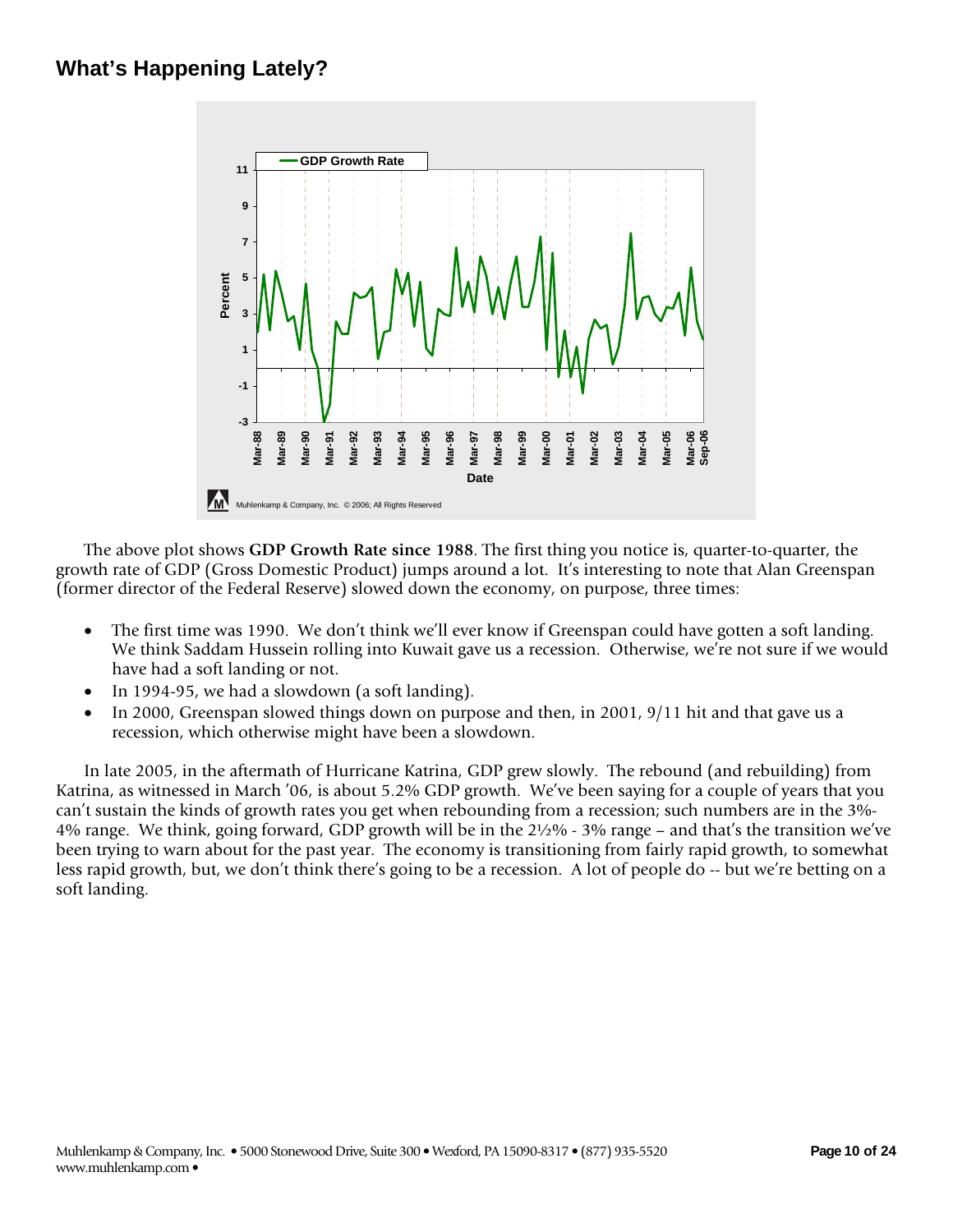

Circling back… Once again, take a look at the bottom line [purple] in the above plot; inflation, going back to 1988. The two top lines are Treasury bond rates and 30-year conventional mortgages. It's interesting to note that Treasuries and mortgages track together, so you can almost use one instead of the other. And here's the point: for the past nine years, inflation has been 2%-3%, while interest rates trended down to fair levels over the last four years and have pretty much flattened.



 What does the Federal Reserve do for us? When inflation (the purple line) was ticking up in the late-1980s, they ran interest rates up to 9% (the red line), and that gave us a recession *and* drove inflation down. When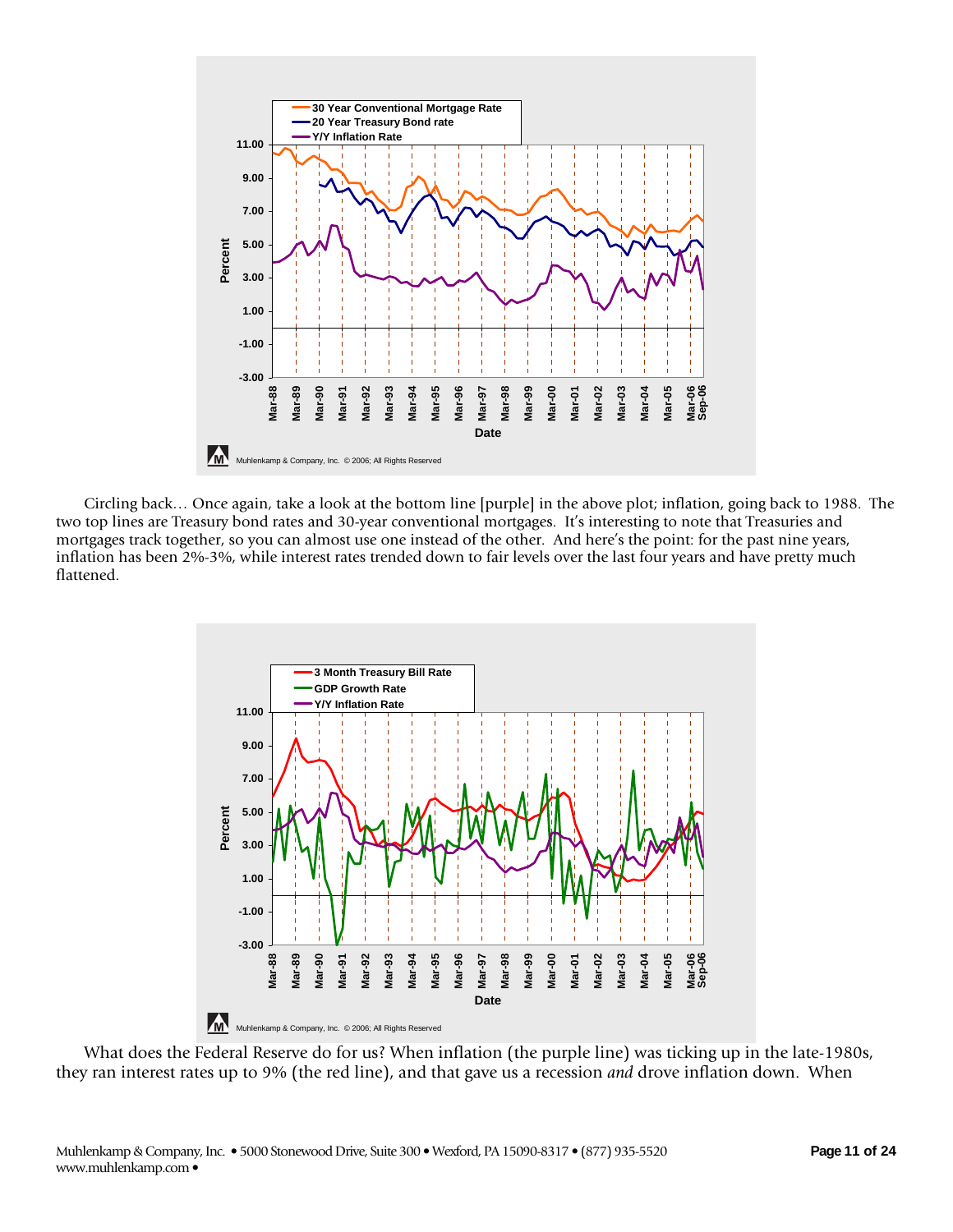inflation ticked up just a little bit in 1994-95, they drove rates up to 6% and we ended up with a soft landing. Once again, the Fed drove rates up to 6%, but with the help of 9/11/01, we had a recession. In the aftermath of 9/11/01, rates were driven unusually low by the Fed; 1%. (As previously mentioned, it was as much a political reason as it was economic.) In the last two years, the Fed drove rates from 1% to 5¼%. And, in the last couple of quarters, as GDP came down and as inflation has come down, the Fed has paused.

 We said in *Muhlenkamp Memorandum #80,* (our recent newsletter)*,* that since the Spring of 2006, long-term rates have gone from 5.4% to 4.7%; so long-term rates have broken. Commodity prices, including energy, have broken…oil has gone from \$75 to \$60 [per barrel]. You saw the price of gasoline drop fifty cents in two weeks, right? Incidentally, gasoline doesn't drop fifty cents in two weeks because supply and demand changed that much. There were a whole lot of folks playing energy futures. You may have heard of Amaranth, a hedge fund, which lost \$5 billion in two weeks because they were leveraged in energy futures. We were hearing last Spring that in commodities, particularly in metals, there were more financial buyers of contracts than there were user buyers of contracts! Folks, Caterpillar's orders for steel don't fluctuate a lot. Our individual buying of gasoline doesn't fluctuate a lot. But, there are a lot of hedge funds buying and selling futures -- and their buying and selling *does* fluctuate a lot. So, we think there's going to continue to be a lot of whippy price action in a lot of things because there are so many people and so much money chasing this stuff! As a result, in the short-term, things are going to remain volatile. In the intermediate, we are in a soft landing. Inflation is coming down, and we think the Fed is done with raising rates – that's new since Spring -- which is why we're talking about the end of the transition.



 Here's additional proof. This plot shows that GDP growth is slowing down; inflation is slowing down; shortterm rates are back to normal; and long-term rates have been normal.

 Anybody worried about the inverted yield curve? When the Federal Reserve raises short rates and they get above long rates, it's called an inverted yield curve. Generally, when the Fed raises rates on purpose, it usually presages a slowdown, or recession. What's happened this year, however, is that long rates have fallen through short rates (an inverted yield curve) because the bond market has concluded that inflation is not going to get out of hand. Incidentally, that's not at all unusual. It happened in 2000 and it happened back in 1990. Remember, folks, long rates are *market* rates; changes happen quicker than with short rates which are engineered by the Fed.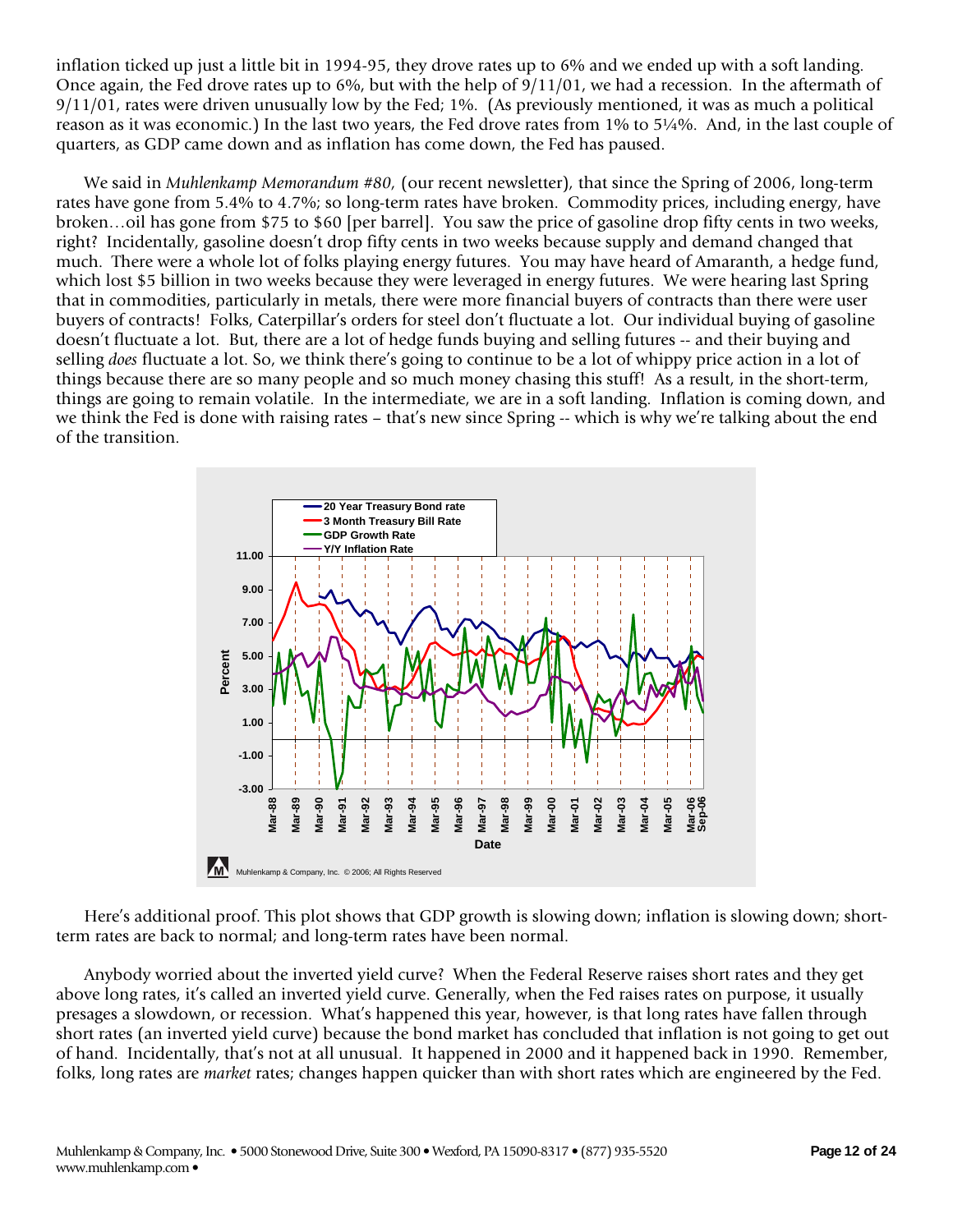To repeat, we believe we are probably at the bottom of a soft landing and, going forward from here, the economy will continue to grow at a reasonable rate on the order of 2½%-3%.

#### Personal Consumption Expenditures (PCE): 1950-2005

|                                                                              | 1950                | 1955                   | 1960                   | 1965                   | 1970                   | 1975                      | 1980                    | 1985                     | 1990                     | 1995                          | 2000                | 2005                |
|------------------------------------------------------------------------------|---------------------|------------------------|------------------------|------------------------|------------------------|---------------------------|-------------------------|--------------------------|--------------------------|-------------------------------|---------------------|---------------------|
| <b>Total PCE (Billions of Current \$)</b><br>Total PCE (Billions of 2000 \$) | \$192.70<br>\$1,336 | 259.00<br>s<br>\$1,616 | 332.30<br>s<br>\$1,876 | 444.30<br>s<br>\$2,354 | 648.90<br>s<br>\$2,798 | 1.030.30<br>-S<br>\$3,200 | .762.90<br>s<br>\$3,576 | 2,712.60<br>s<br>\$4,209 | 3,831.50<br>s<br>\$4,907 | 4.969.00<br>s<br>s<br>\$5,523 | 6,683.70<br>\$6,684 | 8,745.70<br>\$7,792 |
| <b>U.S. Population (Millions)</b>                                            | 151                 | 165                    | 179                    | 191                    | 203                    | 215                       | 227                     | 238                      | 249                      | 265                           | 281                 | 296                 |
| PCE per Capita (Thousands of 2000 \$)                                        | \$8.8               | \$9.8                  | \$10.5                 | \$12.3                 | \$13.8                 | \$14.9                    | \$15.8                  | \$17.7                   | \$19.7                   | \$20.8                        | \$23.8              | \$26.3              |
| Consumer Spending (as % of PCE)                                              |                     |                        |                        |                        |                        |                           |                         |                          |                          |                               |                     |                     |
| Durable goods                                                                | 15.9%               | 15.0%                  | 13.0%                  | 14.2%                  | 13.1%                  | 13.0%                     | 12.2%                   | 13.4%                    | 12.2%                    | 11.9%                         | 12.0%               | 11.7%               |
| Motor vehicles and parts                                                     | 7.1%                | 6.8%                   | 5.9%                   | 6.7%                   | 5.5%                   | 5.3%                      | 4.9%                    | 6.5%                     | 5.4%                     | 5.0%                          | 5.0%                | 5.1%                |
| Furniture and household equipment                                            | 7.1%                | 6.3%                   | 5.4%                   | 5.6%                   | 5.5%                   | 5.3%                      | 4.9%                    | 4.7%                     | 4.5%                     | 4.5%                          | 4.6%                | 4.3%                |
| Other                                                                        | 1.7%                | 1.8%                   | 1.7%                   | 1.8%                   | 2.1%                   | 2.3%                      | 2.3%                    | 2.2%                     | 2.3%                     | 2.3%                          | 2.4%                | 2.4%                |
| Nondurable goods                                                             | 51.0%               | 48.1%                  | 46.0%                  | 43.1%                  | 41.9%                  | 40.8%                     | 39.5%                   | 34.2%                    | 32.5%                    | 30.1%                         | 29.5%               | 29.3%               |
| Food                                                                         | 28.0%               | 26.5%                  | 24.8%                  | 22.7%                  | 22.2%                  | 21.7%                     | 20.2%                   | 17.2%                    | 16.6%                    | 15.2%                         | 14.3%               | 13.9%               |
| Clothing and shoes                                                           | 10.2%               | 9.0%                   | 8.1%                   | 7.7%                   | 7.4%                   | 6.9%                      | 6.1%                    | 5.6%                     | 5.3%                     | 5.0%                          | 4.7%                | 3.9%                |
| Gasoline and oil                                                             | 2.9%                | 3.3%                   | 3.6%                   | 3.3%                   | 3.4%                   | 3.9%                      | 4.9%                    | 3.6%                     | 2.8%                     | 2.3%                          | 2.5%                | 3.3%                |
| Fuel oil and coal                                                            | 1.8%                | 1.5%                   | 1.1%                   | 1.0%                   | 0.7%                   | 0.8%                      | 0.9%                    | 0.5%                     | 0.3%                     | 0.3%                          | 0.3%                | 0.3%                |
| Other                                                                        | 8.2%                | 7.9%                   | 8.3%                   | 8.5%                   | 8.3%                   | 7.6%                      | 7.4%                    | 7.3%                     | 7.4%                     | 7.4%                          | 7.8%                | 7.9%                |
| <b>Services</b>                                                              | 33.1%               | 36.8%                  | 41.0%                  | 42.7%                  | 45.0%                  | 46.2%                     | 48.4%                   | 52.4%                    | 55.3%                    | 58.0%                         | 58.5%               | 58.9%               |
| Housing                                                                      | 11.3%               | 13.3%                  | 14.5%                  | 14.7%                  | 14.5%                  | 14.3%                     | 14.5%                   | 15.0%                    | 15.3%                    | 14.9%                         | 14.4%               | 14.7%               |
| Household operation                                                          | 4.9%                | 5.5%                   | 6.1%                   | 6.0%                   | 5.8%                   | 6.2%                      | 6.5%                    | 6.7%                     | 5.9%                     | 6.0%                          | 5.8%                | 5.5%                |
| Transportation                                                               | 3.2%                | 3.3%                   | 3.4%                   | 3.3%                   | 3.7%                   | 3.5%                      | 3.7%                    | 3.7%                     | 3.7%                     | 4.0%                          | 4.0%                | 3.7%                |
| Medical care                                                                 | 3.7%                | 4.4%                   | 5.3%                   | 6.3%                   | 7.8%                   | 9.1%                      | 10.3%                   | 11.9%                    | 14.1%                    | 15.7%                         | 14.8%               | 17.3%               |
| Recreation                                                                   | 2.0%                | 2.0%                   | 2.1%                   | 2.2%                   | 2.3%                   | 2.5%                      | 2.4%                    | 2.8%                     | 3.2%                     | 3.5%                          | 3.8%                | 4.1%                |
| <b>Personal Business</b>                                                     | 3.4%                | 3.9%                   | 4.4%                   | 4.7%                   | 5.0%                   | 5.2%                      | 5.9%                    | 6.9%                     | 7.4%                     | 8.2%                          | 9.5%                | 7.5%                |
| Other                                                                        | 4.5%                | 4.6%                   | 5.2%                   | 5.6%                   | 5.9%                   | 5.5%                      | 5.2%                    | 5.4%                     | 5.7%                     | 5.7%                          | 6.2%                | 6.3%                |
| <b>Government Receipts from Social</b><br>Insurance* (% of PCE)              | 2.9%                | 3.5%                   | 4.9%                   | 5.3%                   | 7.2%                   | 8.7%                      | 9.4%                    | 10.4%                    | 10.7%                    | 10.7%                         | 10.5%               | 9.9%                |

\* This percentage is based on the total dollars contributed to the Government by employers and employees for: Social

Security; Medical Insurance; Unemployment; Worker's Compensation; etc. For more information, visit the web site Bureau of

Economic Analysis: www.bea.gov. This data was taken from the following table: Table 2.3.5. Personal Consumption

Expenditures by Major Type of Product.

Source: U.S. Bureau of Economic Analysis: www.bea.gov



 I've been carrying the above table in my briefcase for several years. Taken directly from the U.S. Bureau of Economic Analysis, the most recent edition lists **Personal Consumption Expenditures (PCE) since 1950.** It then breaks down overall spending as a percentage of the total for broad categories of spending. We've added three lines near the top of the table:

- First, we adjusted the PCE for inflation, bringing all numbers to year 2000 dollar values.
- Next, we listed the U.S. population for each year.
- Finally, we calculated the PCE per capita.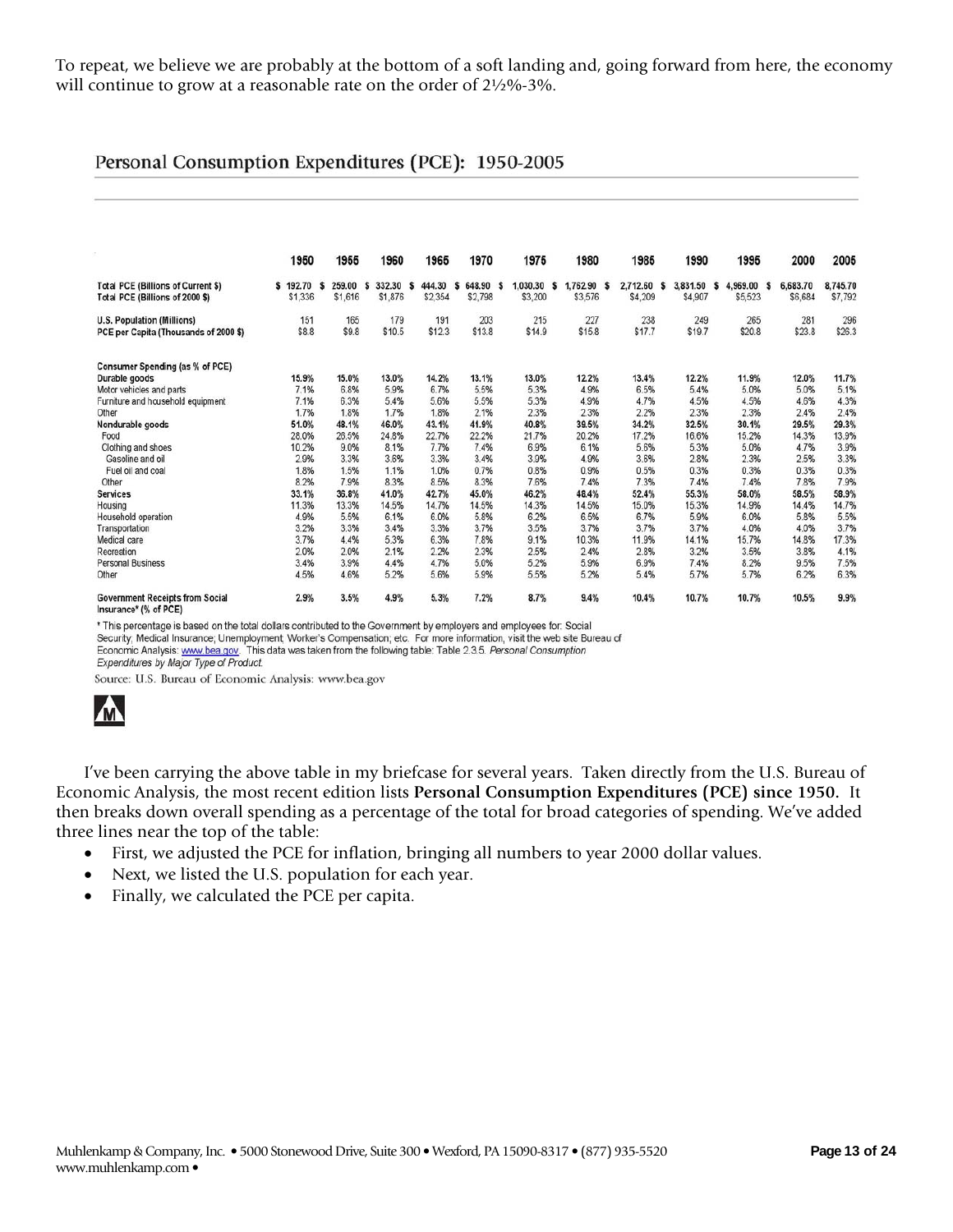

Folks, this plot says we are three times as prosperous as our grandparents were in 1950. When you examine it more thoughtfully, it shows that when things slowed down a little bit, Kennedy cut tax rates. Once more, when things slowed down a little bit, Reagan cut tax rates. And, again, when things slowed down a little bit, Bush cut tax rates. The gist of all this is that we are three times as prosperous. Some folks, say, "That's *spending*, not income." So, let's go one step farther…



The plot above presents both **Personal Consumption Expenditures vs. Real Personal Income, Less Transfer Payments;**  (Transfer Payments are Medicare and Social Security.) Both lines track together until the late 1980s. The blue line shows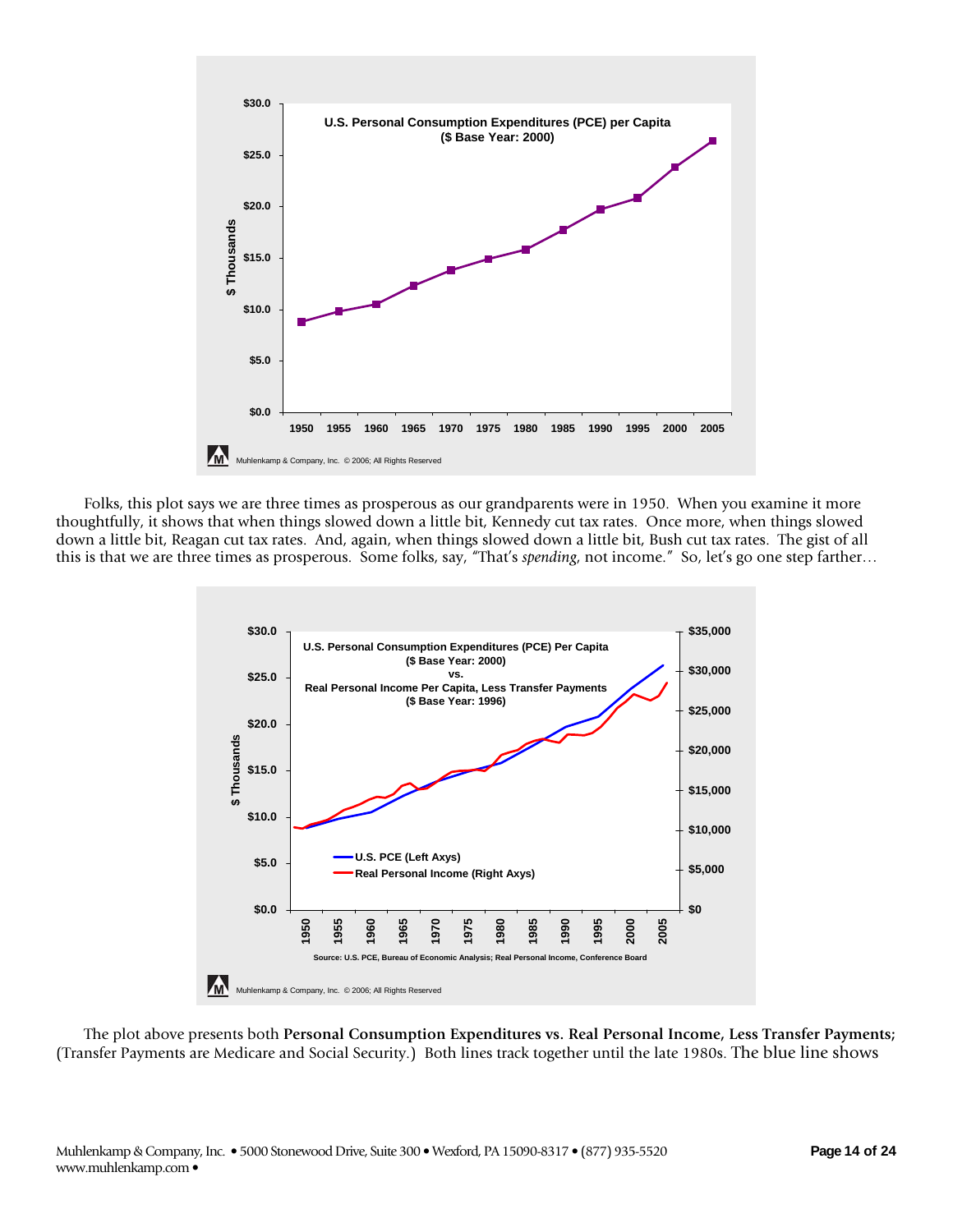what people are spending. The red line shows income, but doesn't include Medicare and Social Security. Each of those categories amounts to about \$300 billion a year.



 After adding Medicare and Social Security back into the income line, it looks like the plot above, **Personal Consumption Expenditures vs. Real Personal Income.** People often look at these numbers and say that we are spending more than we are earning… And isn't that terrible? Spending more than we're earning… Isn't that called retirement? The reason we are spending more than we are earning is that a lot of us are retired. Further, we have the assets to support it. And when Social Security and Medicare are treated as income, we have the income to support it.

 The big break point is the above plot is about 1970. Social Security and Medicare benefits really took off after 1970. The long and the short of it is it doesn't matter whether you talk about income or expenditures. We are three times as prosperous as our grandparents were.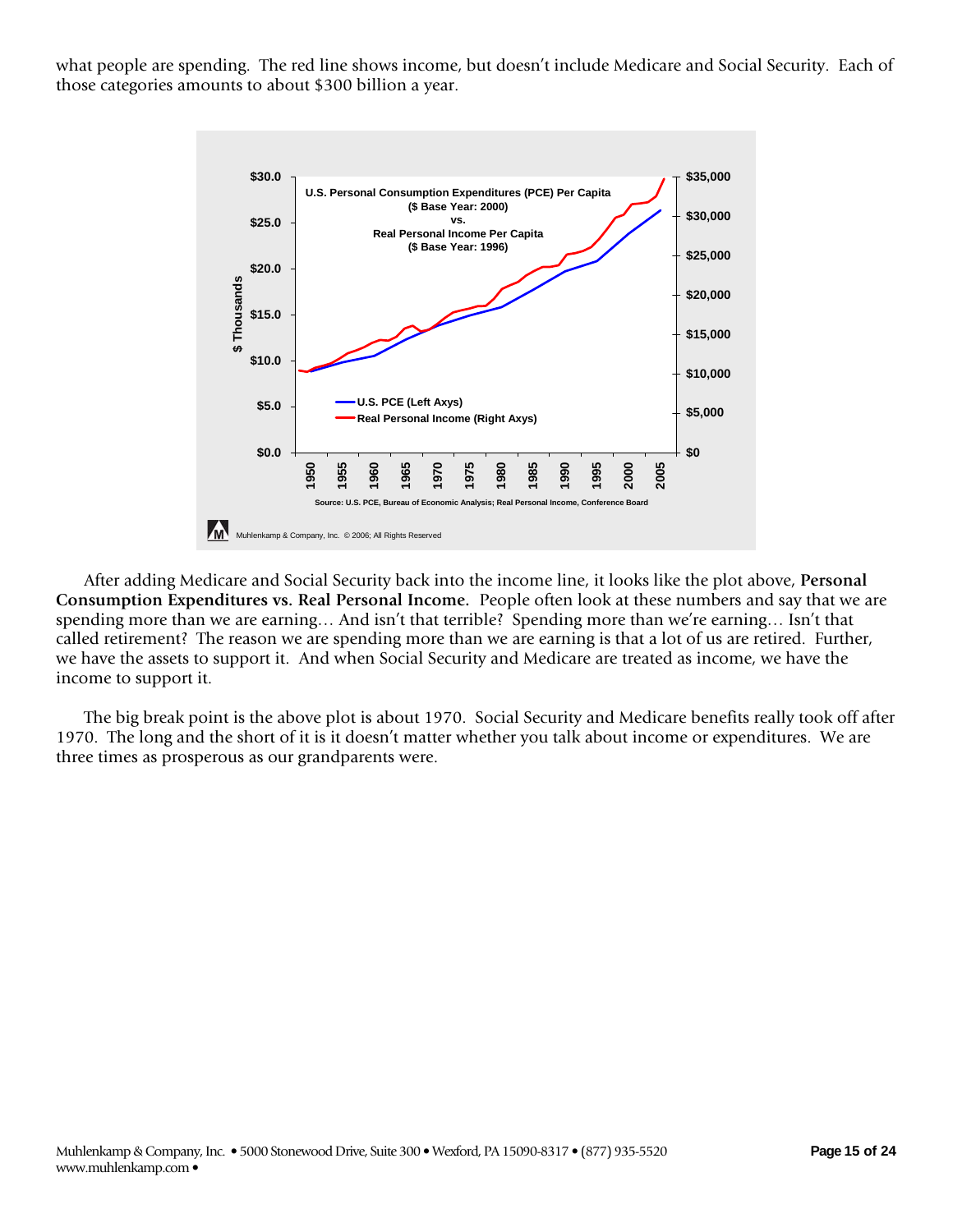

 There have been some interesting shifts in the makeup of that spending (current versus grandparents). The previous plot displays the totals over a 55-year period:

- Government Social Insurance;
- Durable Goods;
- Nondurable Goods; and
- Services.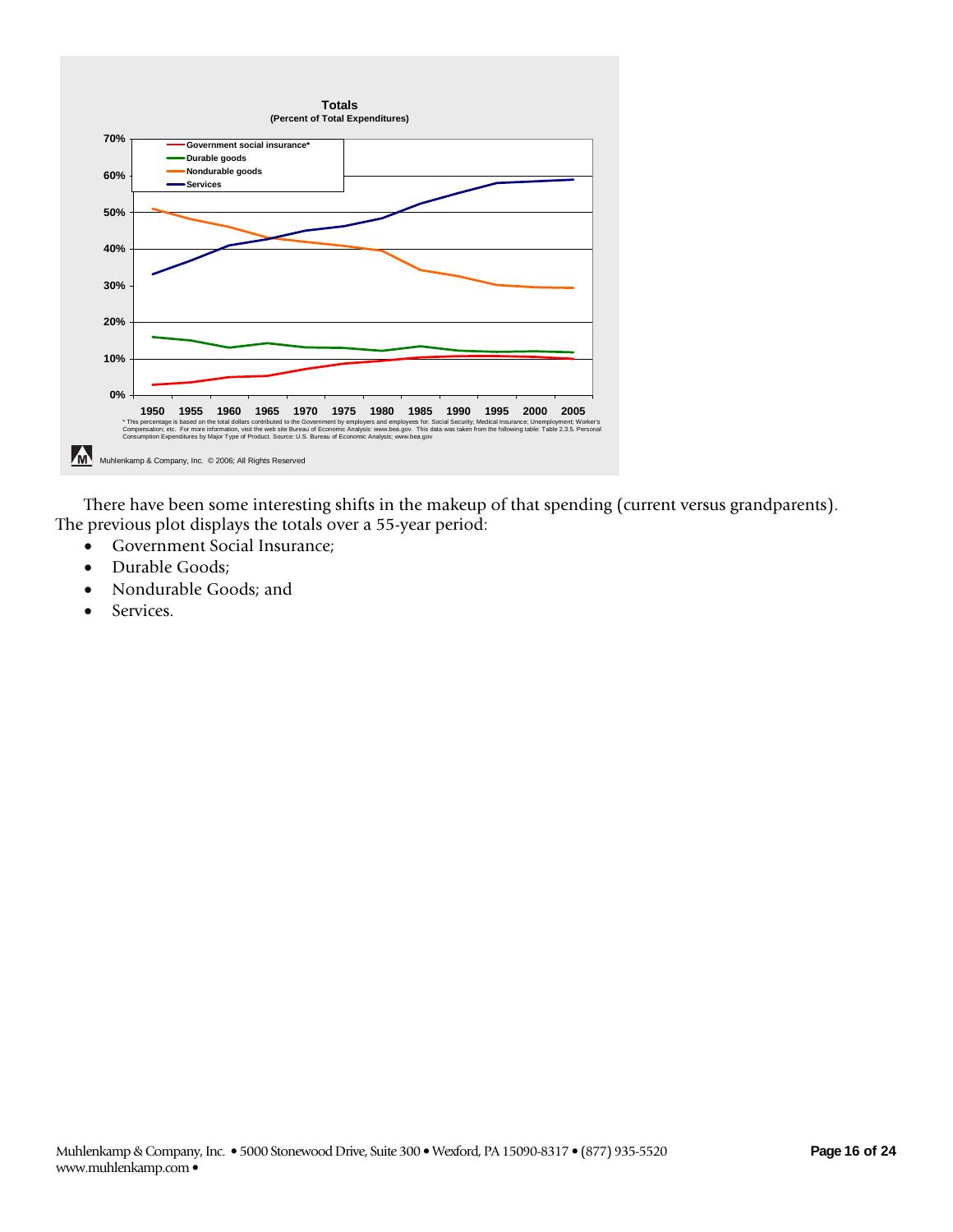

Let me start with **Durable Goods --** motor vehicles, parts, furniture and household equipment -- went from 7% to 5%. In 1950 the typical family had one car; today it has two cars. In fact, today, we have more cars and small trucks than we have people with driver's licenses! Furniture and household appliances went from 7% to 4%.



 **Nondurable Goods** -- food, clothing and shoes, fuel. The percentage of consumer disposable income spent on food has been cut in half (28% to 14%) in the past 55 years, despite the fact that half the money we currently spend on food is outside the home and, therefore, includes preparation. To me, the interesting thing about food is, try as we might,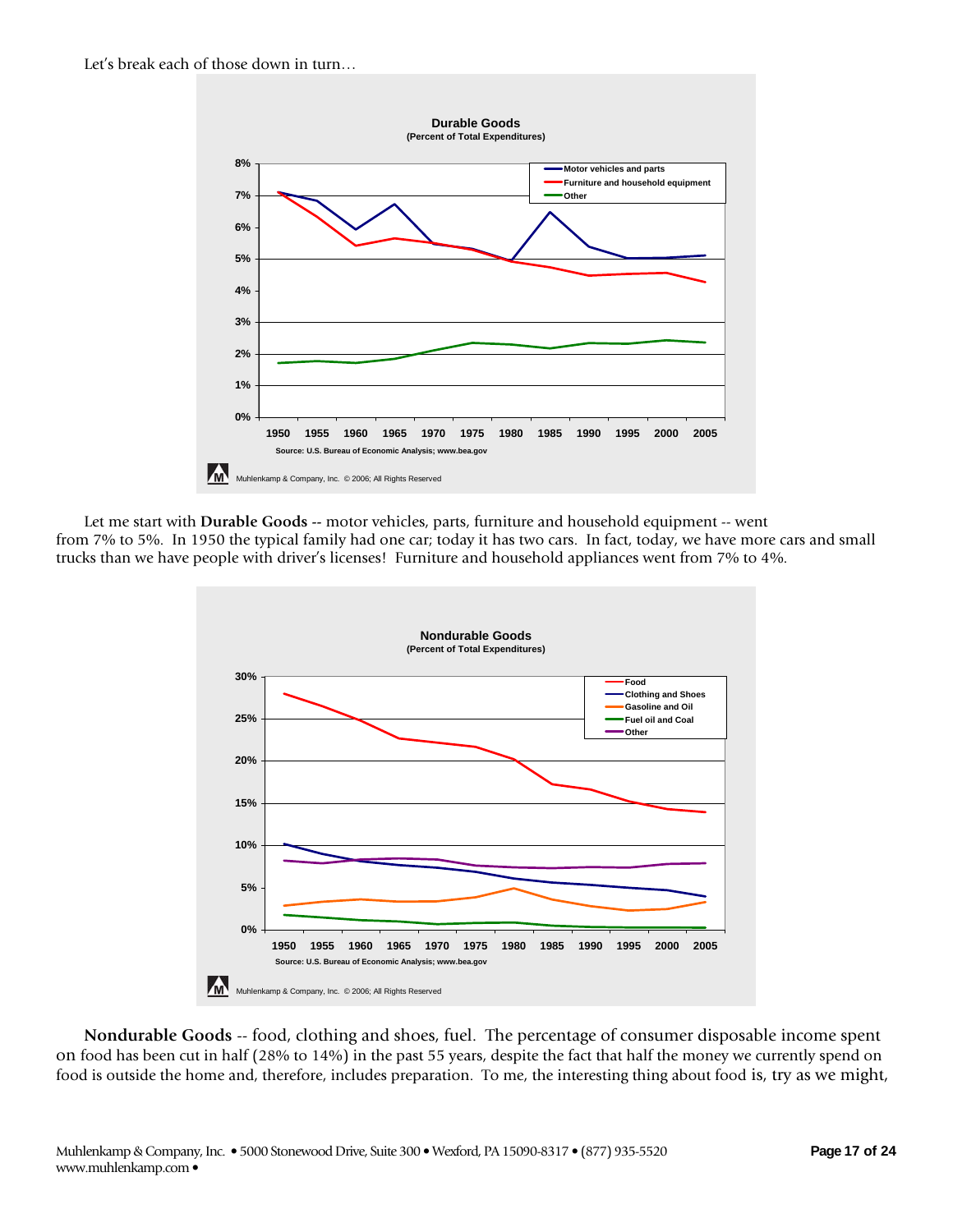we can't consume much more of it per person than our grandparents did. So if we treat food as stable in its consumption, we are now twice as prosperous (relative to the amount spent on food) as our grandparents were.

 The next line, clothing and shoes, also confirms this. Although we each have much more clothing than our grandparents had, (for a rough measure, check the closet space in a new house versus an old house), the amount we spend on clothing as a percentage of our income has also been cut from 10% to 4%.

 The sum of those two, what used to be 38%, is now 18% of our budget. That is 20% of our budget available to us that wasn't available to our grandparents!



 In **Services**, housing went from 12% to 14½%, and has been flat for 40 years. But folks, in the 1950s the average house was about 850-900 square feet. By 1960, it was about 1,100 square feet. The average new house, today, is over two 2,000 square feet. So our houses are three times the size, even though our families are smaller. We aren't buying the houses we need, in any real sense. We are buying what we *want* and can pay for.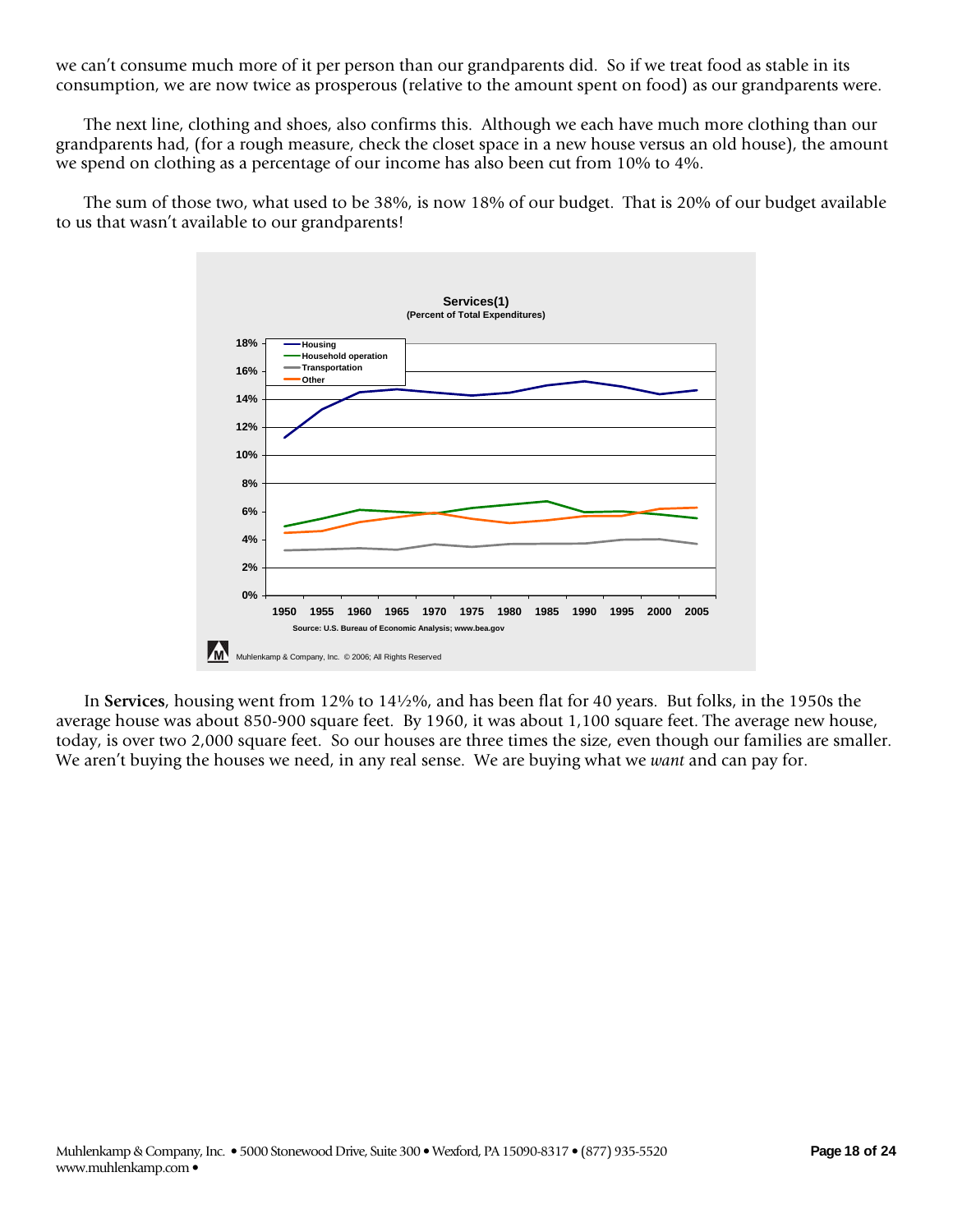

Four items in the family budget have grown dramatically over the past 55 years – all **Service** items.

 Let's first address Medical Care, which has grown from 4% to 17%. Folks, the dip you see from ten years ago was caused by the HMO effect, which worked for a little while. The fact that medical care has grown doesn't surprise anybody, but the degree of growth often does. You and I can argue about how much of health care is discretionary. My grandfather was lame because a rooster pecked him in the knee. My guess is that there was a little bit of cartilage floating around; today, it would be about three minutes of arthroscopic surgery. Frankly, all knee and hip replacements are discretionary. It depends on whether you can get them paid for, or not. How many folks do you know that, as adults, got their teeth straightened? Why didn't they do it when they were 18? I think most of the people who get their teeth straightened as adults, is because they now have the money.

 Now, let's look at Government Social Insurance. In 1960, the Social Security tax was 3% (paid by the employee), matched by 3% (paid the employer). Today, it is 6% plus 6%.

 Recreation went from 2% to 5%, which helps explain why Las Vegas is the fastest-growing city in the country. Is there anything we need in Las Vegas? Las Vegas is a pretty good proxy for how prosperous we are.

 The fourth item is Personal Business, which is primarily personal financial business – think stockbrokers and mutual funds growing on a base of banks and insurance companies. We think that some of the money that went into investments and investment-related services back in 2000, has gone into housing during the last few years, for reasons that aren't too hard to figure out.

 Here's the bottom line: As long as people are working, they are generating a lot of discretionary funds. What's interesting to us is to see where they spend those dollars. As investors, we have a bias toward those areas where the long-term trends are up. It's my observation that if people are going to change what they are spending on, it tends to occur across a recession. Frankly, we did not anticipate, in the last year, how quickly people cut back on buying new houses -- and it's hurt us. For the last five years, it has been a great ride. And for the last six months, it has hurt us. We don't think that people will quit buying houses; we think they will pause for a little while, while it sorts itself out. But, the long and the short of it is, as long as people are working and earning, we think this economy is in pretty good shape. That's our big picture, long-term, point of view.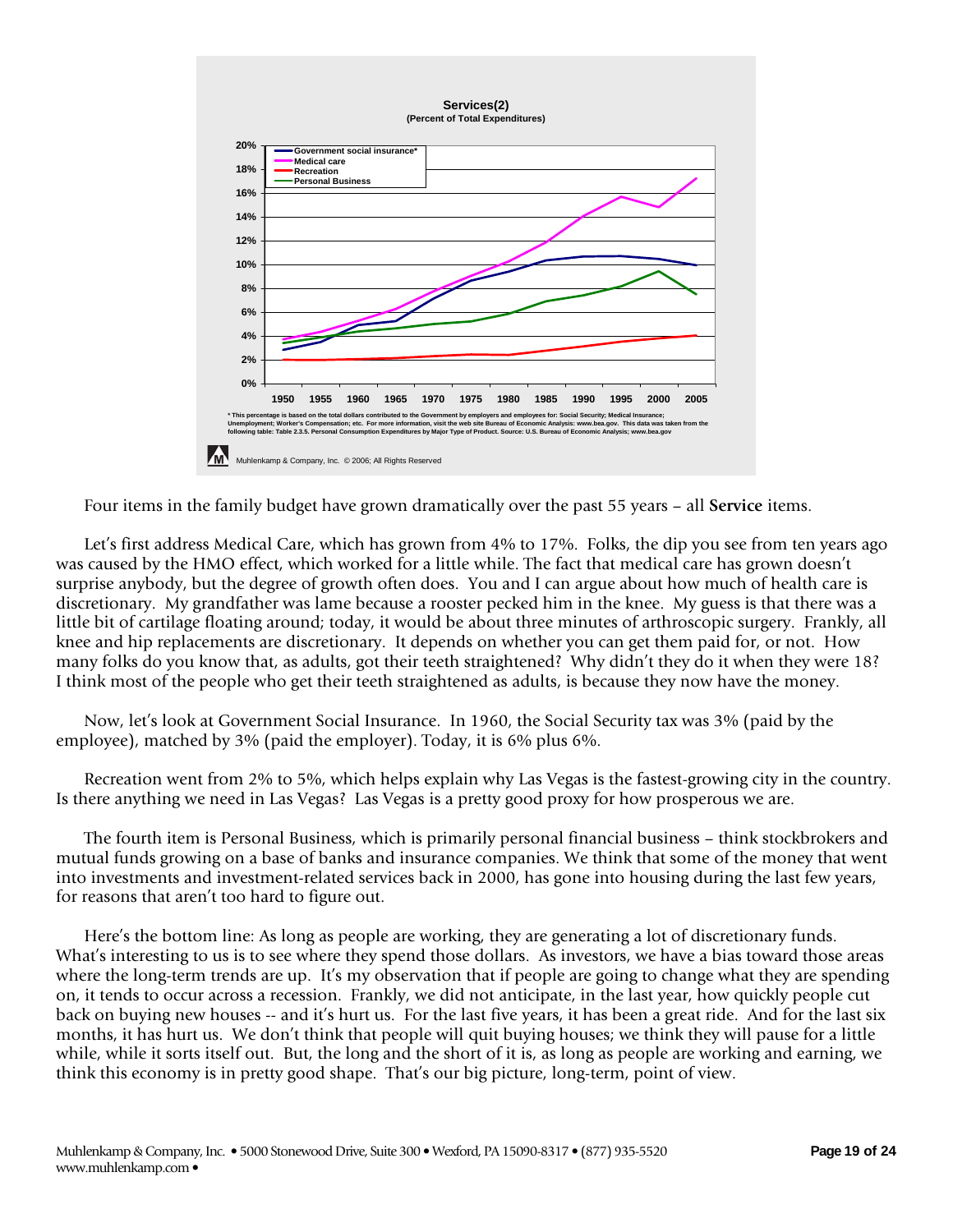

 Let's now turn our attention to the intermediate picture, which looks a whole lot like the business cycle. To us, the intermediate picture (the business cycle) looks most like the period between 1994-95which was a soft landing. Back in the 1960s and 1970s, most recessions were about four years apart. In the 1980s and 1990s, we went about ten years between recessions.

 I learned this past year that when the economy is in a soft landing, the markets act like it's a recession -- even if the economy doesn't. And, sure enough, what we saw happen this year was a major transition, after Spring, between aggressive stocks and defensive stocks. If I'm right on the soft landing, then, we are about to see some of that defensive premium dissipate.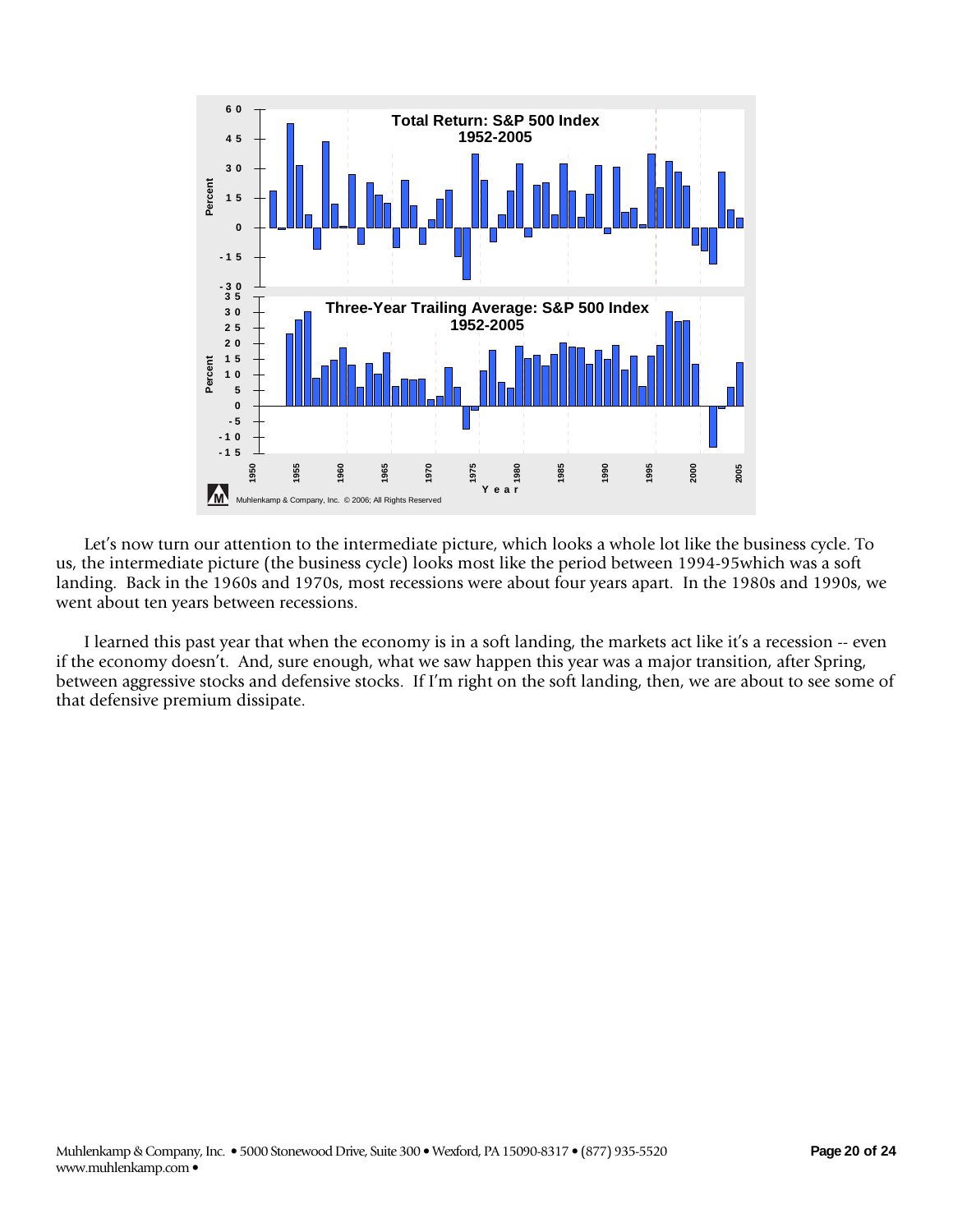Again, in the long-term picture it is hard to find most of the things we worry about on a day-to-day basis…



…And, on an after-tax and an after-inflation basis, it's even more so…

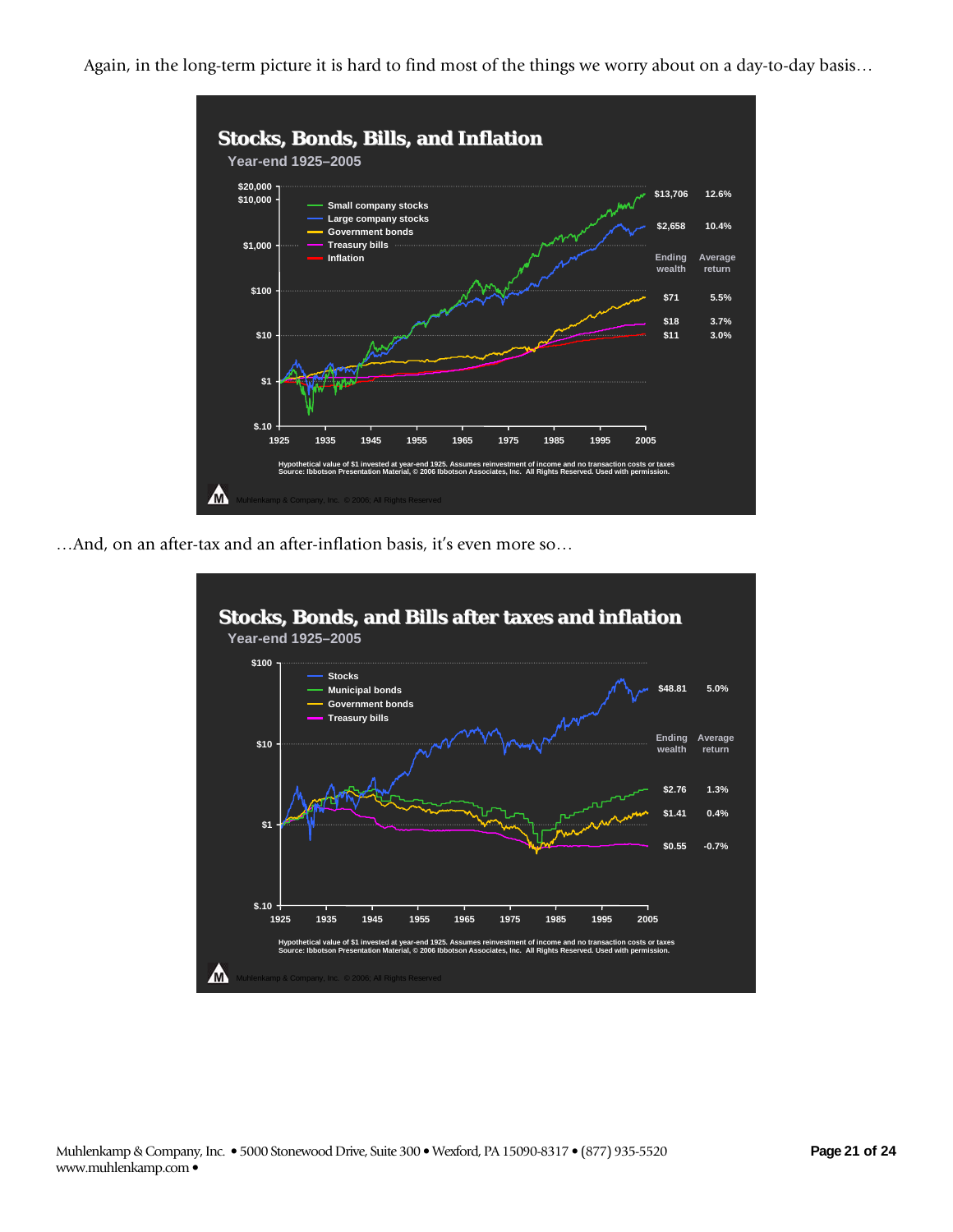|                                                              | Available Returns (%) |     |                          |  |  |  |  |  |
|--------------------------------------------------------------|-----------------------|-----|--------------------------|--|--|--|--|--|
|                                                              | <b>Nominal</b>        |     | After-Tax Real After-Tax |  |  |  |  |  |
| <b>Short-Term</b><br><b>Debt</b>                             | 4.5                   | 2.9 | 0.9                      |  |  |  |  |  |
| Long-Term<br><b>Debt</b>                                     | 5                     | 3.2 | 1.2                      |  |  |  |  |  |
| <b>Equity</b>                                                | 8                     | 6.8 | 4.8                      |  |  |  |  |  |
|                                                              |                       |     |                          |  |  |  |  |  |
| rΝ<br>Muhlenkamp & Company, Inc. © 2006; All Rights Reserved |                       |     |                          |  |  |  |  |  |

Today, we think your choices are:

- Short-Term Debt and / or Long-Term Debt -- On either, you can get 5%, in which case you probably pay 30%-35% in taxes, and keep 3%. If we're right about inflation at 2%, you net 1%.
- Stocks are priced to do 8%-9%. If you hold the investment long enough, it is taxed at 15% (long-term capital gains) instead of 35% (income), so you keep 6.8%. Again, if inflation is 2%, you get to keep 4.8%.

 What's interesting to note is that in the last 80 years, bonds, on average, have returned 1% (real, after-tax); stocks have returned 5% (real, after-tax). The difference between 1% and 5% can make you an awful lot of money over a period of time.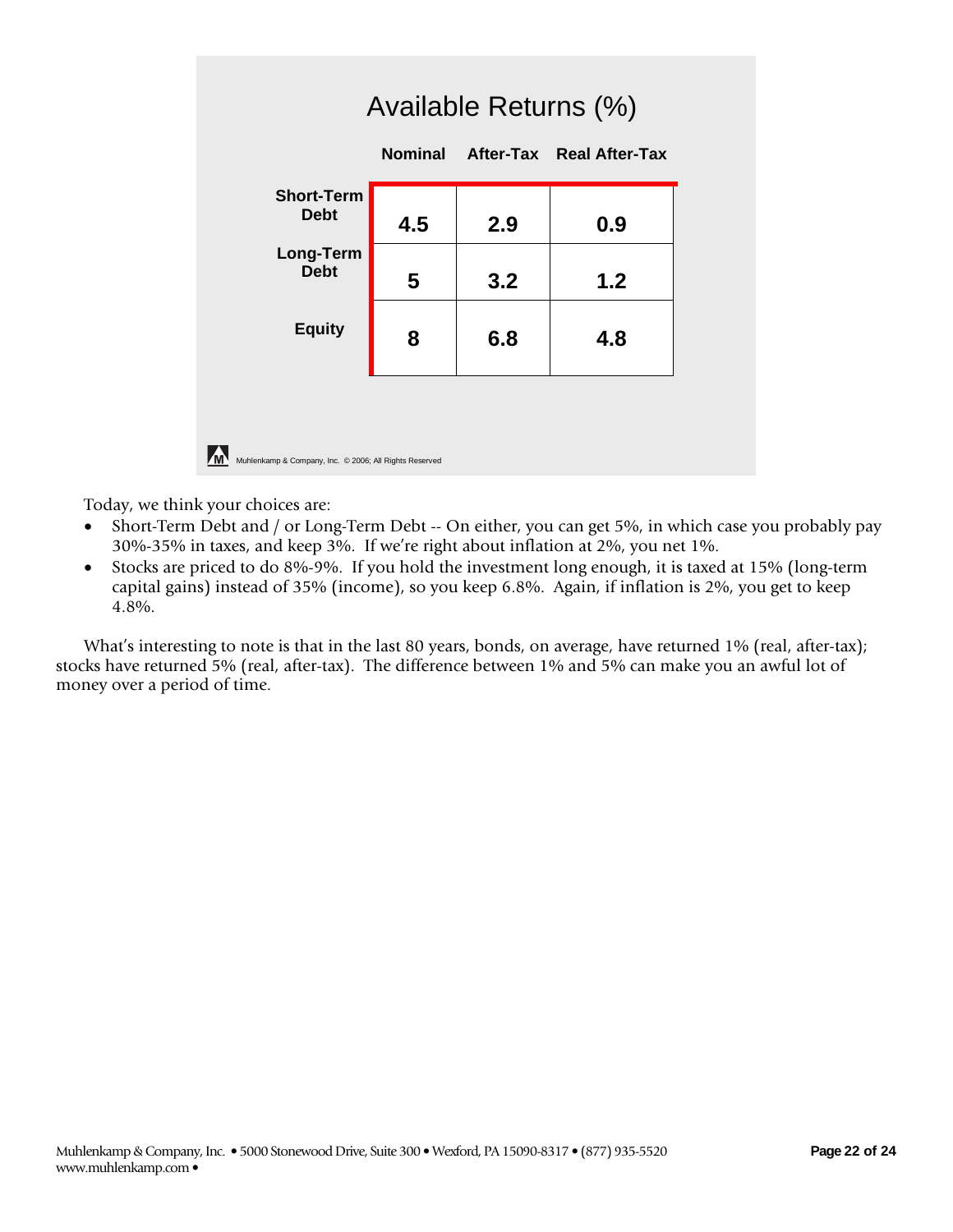### **To Summarize:**

## **Summary Big Picture**

- 1) Inflation has been contained.
- 2) Bank balance sheets are healthy.
- 3) Corporate balance sheets are healthy.
- 4) The consumer is in good shape, much better than reported.



Muhlenkamp & Company, Inc. @ 2006; All Rights Reserved

### **Summary Business Cycle**

- 1) The transition period is coming to an end.
- 2) Odds of a soft landing are > 50% and rising.
- 3) Long-term interest rates rolled over in May and have since declined by over 50 basis points (1/2 percent).
- 4) The Fed has "paused," leaving short-term rates at 5¼% through their past three meetings.
- 5) The price of crude oil has declined 15-20%, allowing the price of gasoline to fall roughly \$.50/gallon.
- 6) A number of other commodity prices have also declined.
- 7) Mortgage rates have followed long-term interest rates downward.